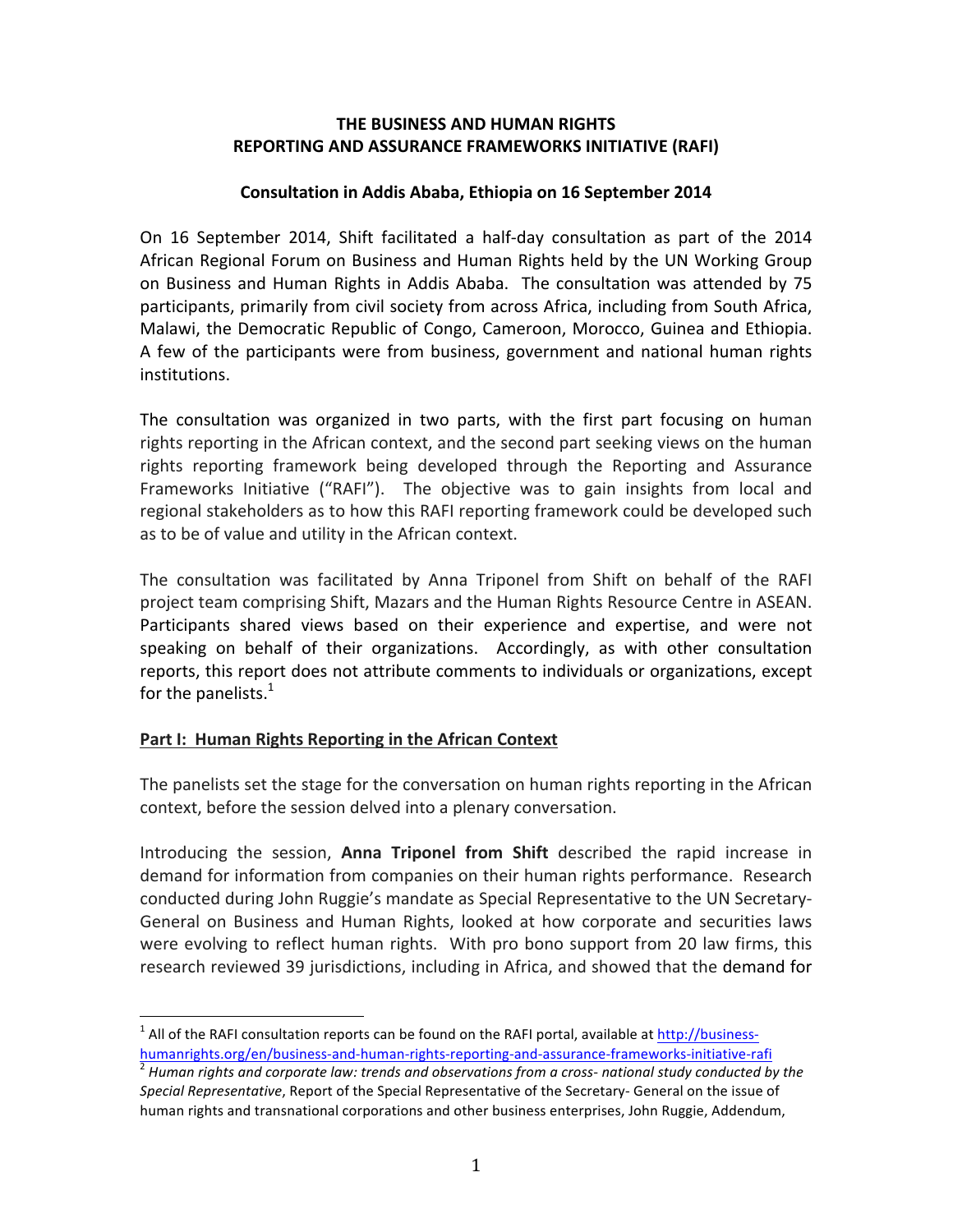sustainability reporting was on the rise.<sup>2</sup> Shift updated this research last year, and found a further increase in demands for corporate reporting specifically on human rights from a wide range of stakeholders, including international organizations, national legislators, regulators, stock exchanges, and investors.<sup>3</sup> Many of these initiatives reference the UN Guiding Principles as a key framework for reporting.

**Alan Fine from Russell & Associates** focused on the drivers for reporting on the African continent, based on his experience working to implement the Guiding Principles at AngloGold Ashanti, and his current role advising a number of companies on sustainability reporting in South Africa. Alan highlighted the increase in demand for information on how companies are integrating the UN Guiding Principles, and that producing this type of information can in turn help companies improve their human rights performance and their relationship with communities.

He noted a number of remaining challenges:

- It is difficult for companies to report when they do not have a methodical human rights due diligence process already in place.
- Some companies frequently focus on a small area of human rights in their reporting, rather than all internationally recognized human rights.
- Company risk analysis normally refers to risk from the company's perspective; whereas the UN Guiding Principles approach requires human rights risk to be viewed from the perspective of the rights-holder. Few companies have yet grasped and implemented this approach.
- Companies' lawyers can frequently be an obstacle to cutting edge company disclosure due to their natural caution in seeking to protect the companies from possible litigation.
- And finally, many companies have not yet understood disclosure tends to be welcomed by civil society organizations ("CSOs"), especially where challenges are openly disclosed.

**Reinford Mwangonde from Citizens for Justice Malawi** shared views, from his experience acting as an "honest broker" between companies and communities in Malawi, on the kind of information that communities are asking for. Communities want information from companies throughout the lifecycle of a project, from the inception,

<sup>&</sup>lt;sup>2</sup> Human rights and corporate law: trends and observations from a cross- national study conducted by the Special Representative, Report of the Special Representative of the Secretary- General on the issue of human rights and transnational corporations and other business enterprises, John Ruggie, Addendum, A/HRC/17/31/ Add.2, 23 May 2011, available at http://www.shiftproject.org/publication/human-rightsand-corporate-law-trends-and-observations-cross-national-study.<br><sup>3</sup> This includes for instance recent regulatory developments in the European Union, the United Kingdom,

Denmark, and France, and demands from stock exchanges in Thailand, Malaysia and India. See Shift, Update to John Ruggie's Corporate Law Project: Human Rights Reporting Initiatives (2013), available at http://shiftproject.org/sites/default/files/Update%20to%20Corporate%20Law%20Project%20November% 202013.pdf.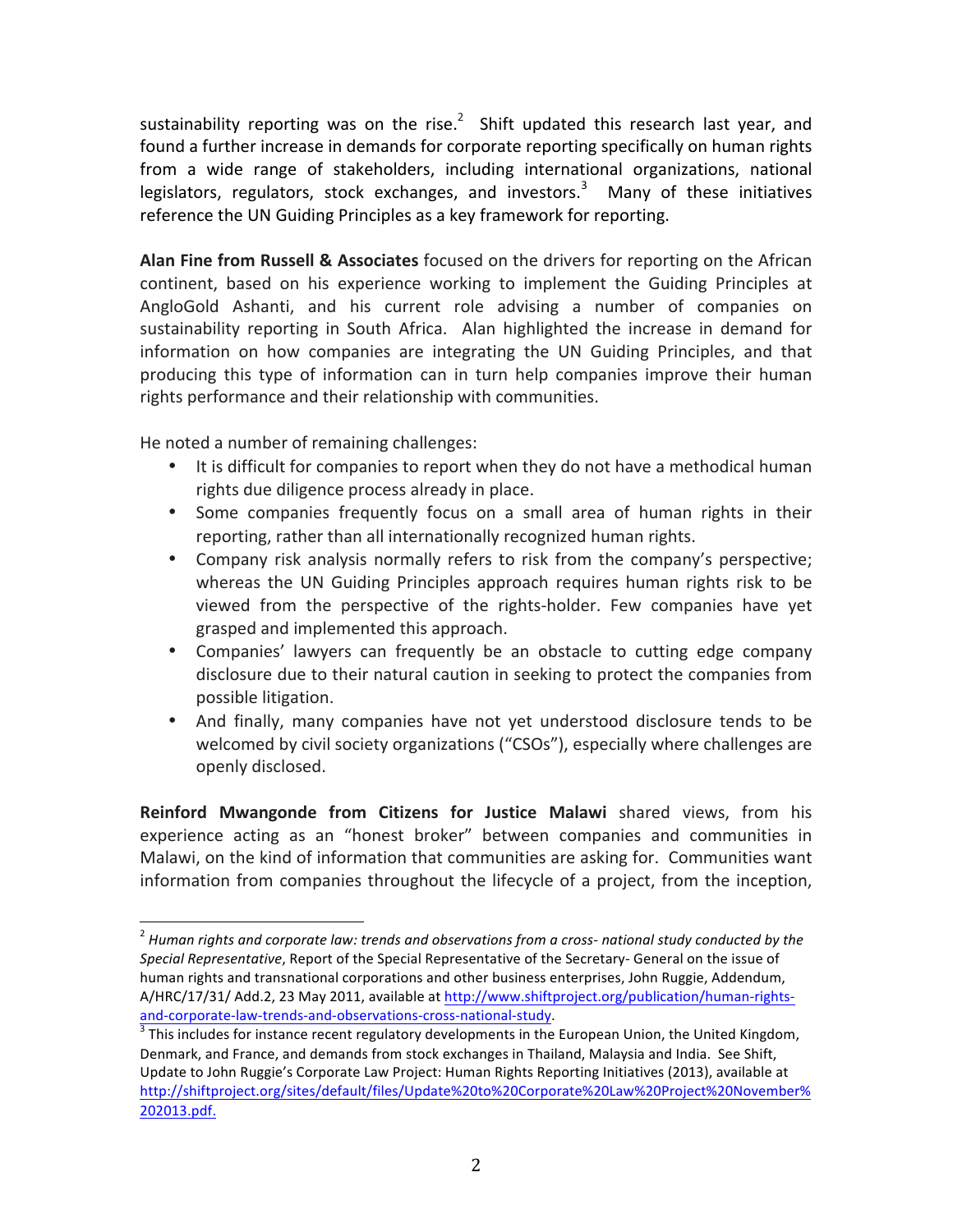all the way to the winding up of a project. The language provided by companies has to be clear and simple, and targeted to the people that live and work where the company is operating. Communities want concrete and practical information, such as the human rights assessment tools the company is using, how the company is complying with the Equator Principles, which kinds of audits the company is conducting, and how the company is conducting human rights due diligence.

Communities also want to know how the company is conducting stakeholder engagement (who is involved, what is discussed, etc.), and why specific actions are chosen. They want to know how they can participate in a project's design on an ongoing basis, for instance through a platform for engagement that is available to workers and communities. In short, communities want to know that companies 'walk the talk'. Not providing this information has very real implications for a company, as demonstrated by the front page of the Malawi newspaper this week, which describes a blockage by communities of access to a company's operating site. This could have been prevented if the company had provided more and better information to surrounding communities. The UNGPs can help provide a good platform for engagement, seeking redress and trust building among key stakeholders.

The plenary conversation that followed highlighted a number of considerations on human rights reporting in the African context.

*Participants from civil society highlighted particular challenges that exist on the*  African continent. A number of African countries have a weak regulatory framework and/or weak enforcement of laws. Some of these countries are post-conflict countries where severe human rights impacts frequently occur. Governments frequently have a perverse incentive to accept business without appropriate constraints because of the state revenues it can generate. Companies can hinder the governments' ability to ensure corporate respect for human rights through their negotiations and lobbying. Companies can be aware of the right thing to do, but seek loopholes in regulation to reduce the pressures on them to deliver. There are a number of examples where consultations with communities do not take place in advance and are not well informed. Companies frequently fail to include the right community representatives, and target those who are more influential or compliant, rather than those who have an accurate sense of the situation on the ground.

*Civil society participants expressed clear dissatisfaction with the type of information that is currently provided by companies operating in Africa to communities on the* ground. They noted that current reporting tends to highlight a rosy picture, which can be very different to the real situation on the ground. Participants highlighted the urgent need for companies operating in Africa to communicate accurate information to communities. In particular, it's important for companies to be clear about the rights people have, and how business operations can impact those rights.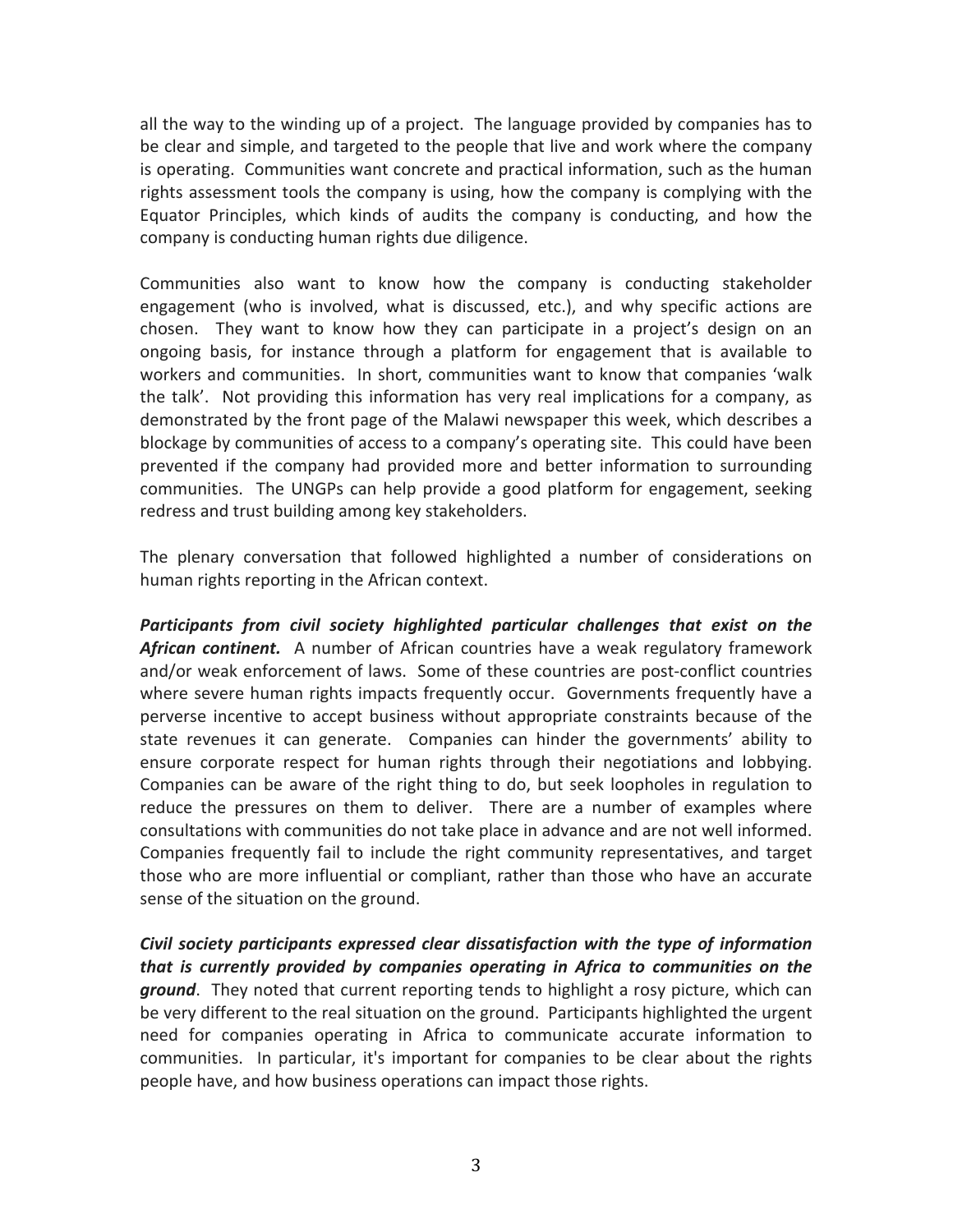*Importantly, companies should be seeking meaningful and interactive dialogue with communities*. Public reporting can be one way of helping this dialogue, but should not be used as an alternative to this dialogue.

The drivers for reporting do not stem from legislation or stock exchange requirements *in* the African context, in the same way as on other continents. Larger companies that care about their reputations are more willing to provide relevant information than those that are not subject to public scrutiny. Rather than regulators or stock exchanges, civil society organizations ("CSOs") play a key role in holding companies to account with regard to the information they provide. They can highlight inaccuracies. However, this can be challenging for CSOs given that they are often small and relatively weak in comparison with companies, and can lack the necessary capacity and resources.

# Part II: Reporting and Assurance Frameworks Initiative (RAFI)

On behalf of the RAFI project team, Anna Triponel presented an overview of RAFI.

The Reporting and Assurance Frameworks Initiative is a response to the increase in demands for corporate reporting on human rights performance and the risk of highly divergent understandings of what this means in practice. Through a multi-stakeholder consultative process, RAFI aims to develop a twin set of frameworks grounded on the UN Guiding Principles: one with guidance for companies on what good reporting on human rights looks like (the reporting framework) and the other with guidance on what good assurance of such reports should involve (the assurance framework).

Anna provided an overview of the progress of RAFI to date, including feedback from multi-stakeholder consultations in other regions, how these were informing the process to develop the reporting framework, and its early content. Slides from the presentation, together with key documents can be found on the project portal together with this report [link].

Specific questions for discussion included the following:

- To what extent do the key findings emerging from the consultations to date resonate in the African context?
- Do participants use public reporting by companies and, if so, how?
- Do participants prefer to see reporting from the headquarter level (that captures more of the governance of human rights) or from the site level (which captures more of the country-specific human rights risks)?
- How can the RAFI reporting framework encourage companies to start reporting, while encouraging them to increase disclosure over time?
- How can the RAFI framework encourage companies to disclose actual impacts and how they are managed, while recognizing legitimate constraints on such disclosure?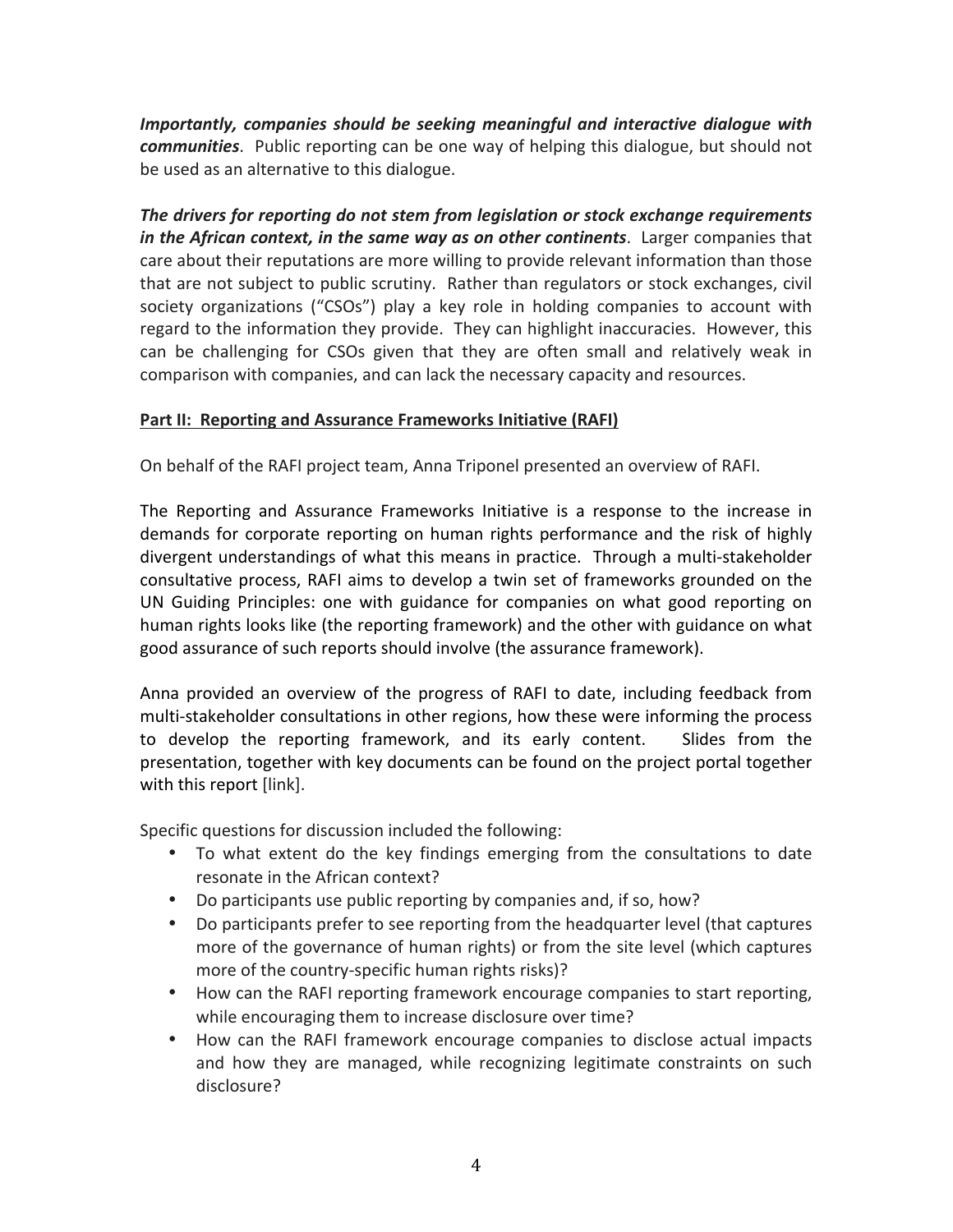*There was a general welcome of the RAFI reporting framework and the proposed categories it provides for.* There was recognition of the need for a common framework to help companies report on their progress on the UN Guiding Principles. In addition, participants emphasized that people are eager for practical information on how companies are managing their human rights risks. They want to know how companies are moving from paper to practice. One corporate participant noted that the company's practical tools used to conduct human rights due diligence are downloaded much more frequently than its sustainability reports. Reporting on concrete indicators can also provide key information.

A number of recurring themes emerged from the consultation for consideration as the drafting of the human rights reporting framework moves forward.

First, reporting should be seen as a tool to improve relationships with communities, and not as a replacement for dialogue. Human interaction is important, and reporting should not replace that. It is important to think about what the outcome for reporting is: ultimately, communities want companies to listen, to seek to build relationships with them, and to help build community organizations. Reporting should be done in a way so as to help further this dialogue and the building of trust. Agreements that are reached between companies and communities should be reported on accurately and in detail. This includes considering the impact of terminology used in reporting on communities, such as the terminology of 'risks' where communities could feel as though the company views them primarily as a liability for their operations.

**Second, although the RAFI reporting framework focuses on disclosure from companies, states play a crucial role in this area in Africa**. Is there a way of further addressing the role of states within the reporting framework? For instance, can companies report on how they are negotiating with states in a manner that is respectful of human rights? Can companies report on what they are doing to help ensure that they do not constrain a state's ability to protect human rights? Pillar 1 of the UN Guiding Principles, which describes the state's duty to protect human rights, is important and should be reflected somehow in the reporting framework.

Third, although there is a use for public information produced by companies, its utility *is limited without a guarantee of its accuracy*. Companies' public reporting is currently used in different ways. For instance, one National Human Rights Commission noted that it was relying upon publicly reported information to look into allegations of human rights violations; and civil society organizations are seeking to rely upon this reporting to better engage with companies. However, it is not clear how accurate and credible this information is since it is self-reported. Assurance and verification of information have a role to play. In addition, it can be challenging to find specific information at a countrylevel that is useful, since most corporate reporting starts from the headquarter level.

Fourth, alignment with other initiatives will be important. This includes dovetailing